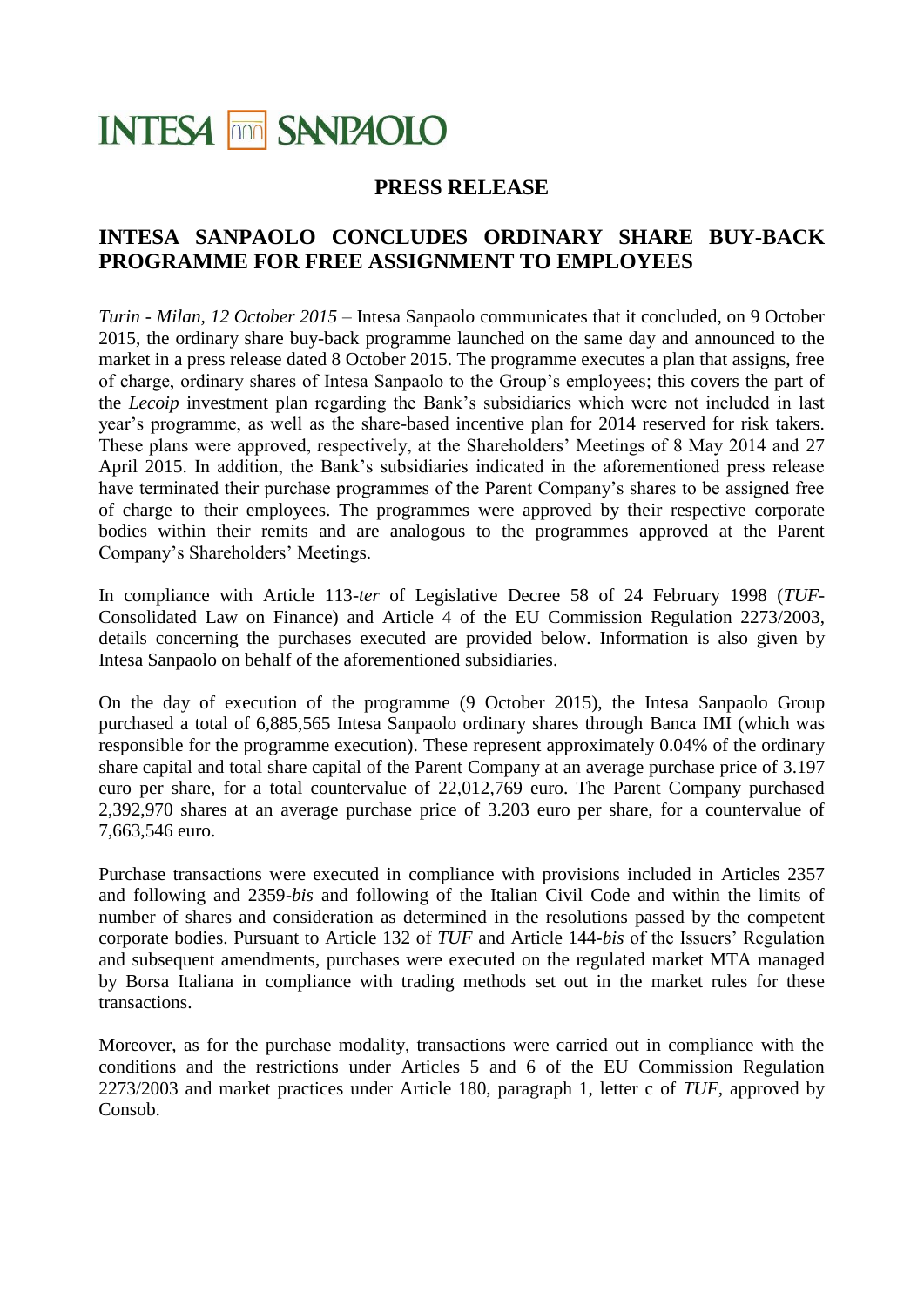The total number of shares purchased, and therefore the daily volume of purchases executed, did not exceed 25% of the daily average volume of the Intesa Sanpaolo ordinary shares traded in September 2015, which was equal to 108 million shares.

Details of share purchases are available in Excel format on the website [group.intesasanpaolo.com](http://www.group.intesasanpaolo.com/scriptIsir0/si09/investor_relations/eng_comunicati_stampa_price.jsp) ("Investor Relations" / "Press Releases" section) and are summarised in the tables below.

*Investor Relations Media Relations +39.02.87943180 +39.02.87962326 [investor.relations@intesasanpaolo.com](mailto:investor.relations@intesasanpaolo.com) [stampa@intesasanpaolo.com](mailto:stampa@intesasanpaolo.com)*

*[group.intesasanpaolo.com](http://www.group.intesasanpaolo.com/scriptIsir0/si09/eng_index.jsp)*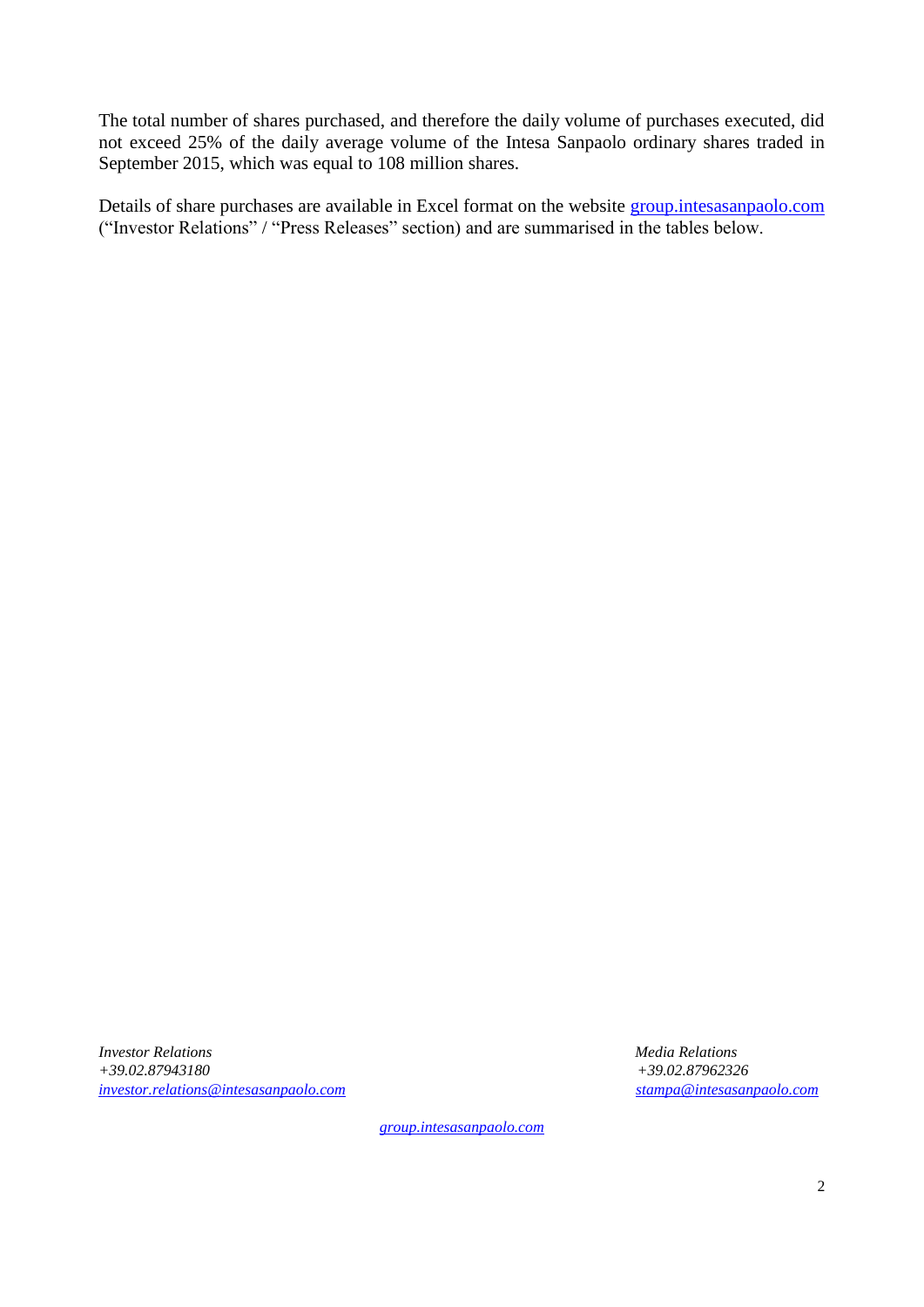#### **Summary of purchases of Intesa Sanpaolo ordinary shares by the Intesa Sanpaolo Group executed on 9 October 2015 LECOIP portion**

| <b>COMPANY</b>                        | <b>SHARES</b><br><b>PURCHASED</b> | AVERAGE PURCHASE PRICE $(\epsilon)$ | <b>COUNTERVALUE (€)</b> |
|---------------------------------------|-----------------------------------|-------------------------------------|-------------------------|
| <b>VUB Banka</b>                      | 939.044                           | 3.204                               | 3,008,727               |
| Intesa Sanpaolo Bank Romania          | 110.000                           | 3.188                               | 350,725                 |
| Banka Koper                           | 70.000                            | 3.186                               | 223,010                 |
| Privredna Banka Zagreb                | 750.000                           | 3.198                               | 2,398,177               |
| CIB Bank                              | 450.000                           | 3.191                               | 1,435,782               |
| Intesa Sanpaolo Card                  | 50.000                            | 3.186                               | 159,300                 |
| <b>VUB Asset Management</b>           | 9.000                             | 3.186                               | 28,673                  |
| <b>CIB Investment Fund Management</b> | 6,000                             | 3.186                               | 19,115                  |
| Total                                 | 2.384.044                         | 3.198                               | 7,623,508               |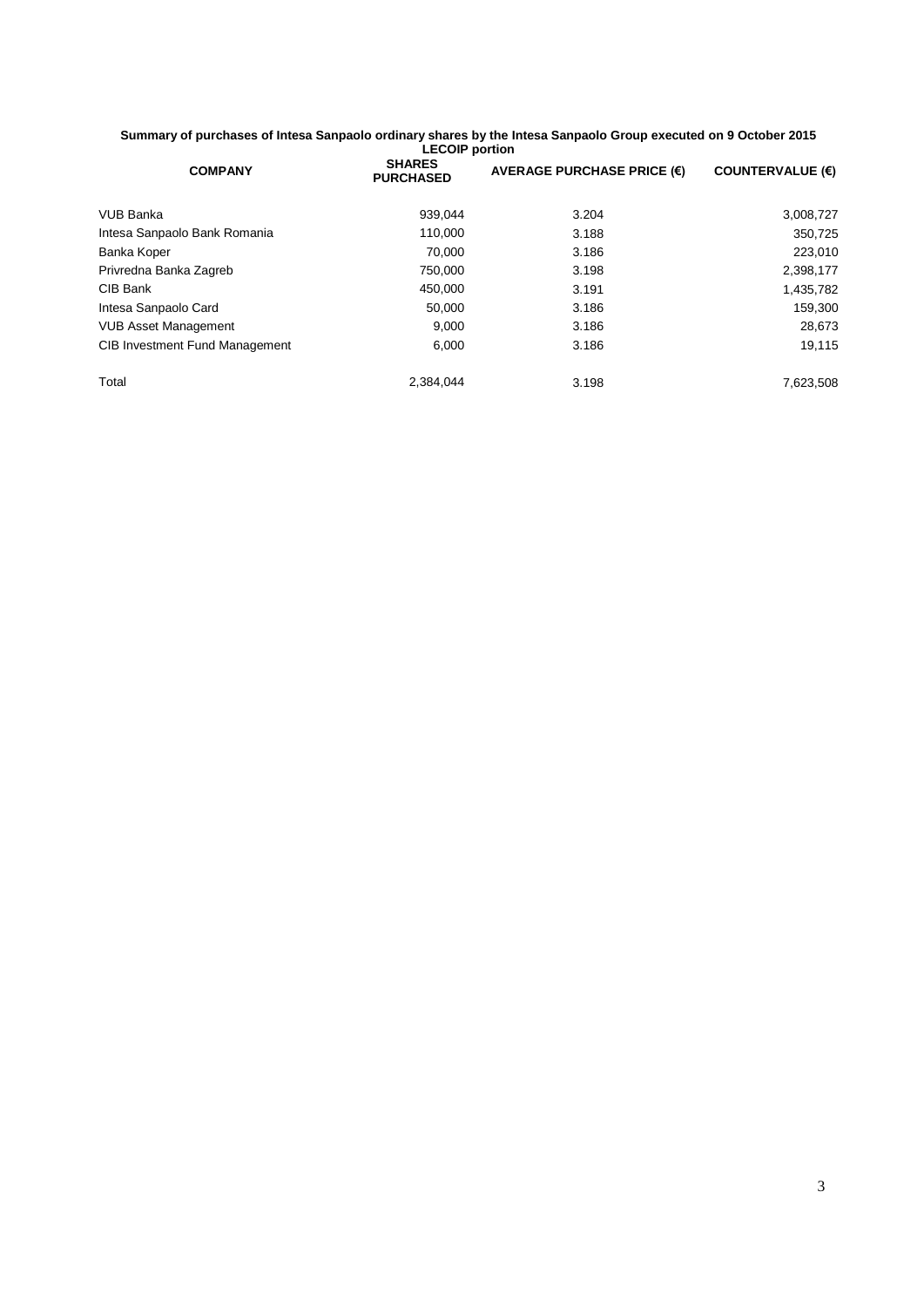#### **Summary of purchases of Intesa Sanpaolo ordinary shares by the Intesa Sanpaolo Group executed on 9 October 2015 Incentive system for Risk Takers**

| <b>COMPANY</b>                              | <b>SHARES</b><br><b>PURCHASED</b> | AVERAGE PURCHASE PRICE $(\epsilon)$ | <b>COUNTERVALUE (€)</b> |
|---------------------------------------------|-----------------------------------|-------------------------------------|-------------------------|
| Intesa Sanpaolo Parent Company              | 2,392,970                         | 3.203                               | 7,663,546               |
| Intesa Sanpaolo Group Services              | 129,419                           | 3.189                               | 412,657                 |
| Banca IMI                                   | 677,481                           | 3.194                               | 2,164,013               |
| Intesa Sanpaolo Private Banking             | 107,715                           | 3.188                               | 343,385                 |
| Cassa di Risparmio in Bologna               | 28,938                            | 3.188                               | 92,253                  |
| Cassa di Risparmio del Veneto               | 19,291                            | 3.188                               | 61,497                  |
| Cassa dei Risparmi di Forlì e della Romagna | 18,006                            | 3.188                               | 57,394                  |
| Banco di Napoli                             | 44,371                            | 3.187                               | 141,432                 |
| Cassa di Risparmio di Firenze               | 22,186                            | 3.187                               | 70,716                  |
| Banca Prossima                              | 8,520                             | 3.188                               | 27,158                  |
| Setefi                                      | 28,938                            | 3.187                               | 92,238                  |
| Banca Fideuram                              | 151,926                           | 3.187                               | 484,258                 |
| Fideuram Investimenti                       | 36,173                            | 3.187                               | 115,297                 |
| Fideuram Vita                               | 15,434                            | 3.187                               | 49,193                  |
| <b>Eurizon Capital SGR</b>                  | 125,882                           | 3.188                               | 401,360                 |
| Eurizon Capital S.A.                        | 30,546                            | 3.187                               | 97,342                  |
| Epsilon                                     | 24,115                            | 3.187                               | 76,849                  |
| Intesa Sanpaolo Vita                        | 204,035                           | 3.188                               | 650,510                 |
| Intesa Sanpaolo Assicura                    | 24,115                            | 3.187                               | 76,845                  |
| Intesa Sanpaolo Life Limited                | 24,718                            | 3.187                               | 78,779                  |
| Banka Koper                                 | 19,402                            | 3.186                               | 61,812                  |
| Banca Intesa Beograd                        | 73,691                            | 3.186                               | 234,753                 |
| CIB Bank                                    | 17,164                            | 3.186                               | 54,678                  |
| Intesa Sanpaolo Banka Bosna i Hercegovina   | 17,179                            | 3.186                               | 54,735                  |
| Intesa Sanpaolo Card                        | 18,480                            | 3.186                               | 58,881                  |
| Privredna Banka Zagreb                      | 179,870                           | 3.188                               | 573,475                 |
| <b>VUB Banka</b>                            | 60,956                            | 3.186                               | 194,203                 |
| Total                                       | 4,501,521                         | 3,197                               | 14,389,260              |